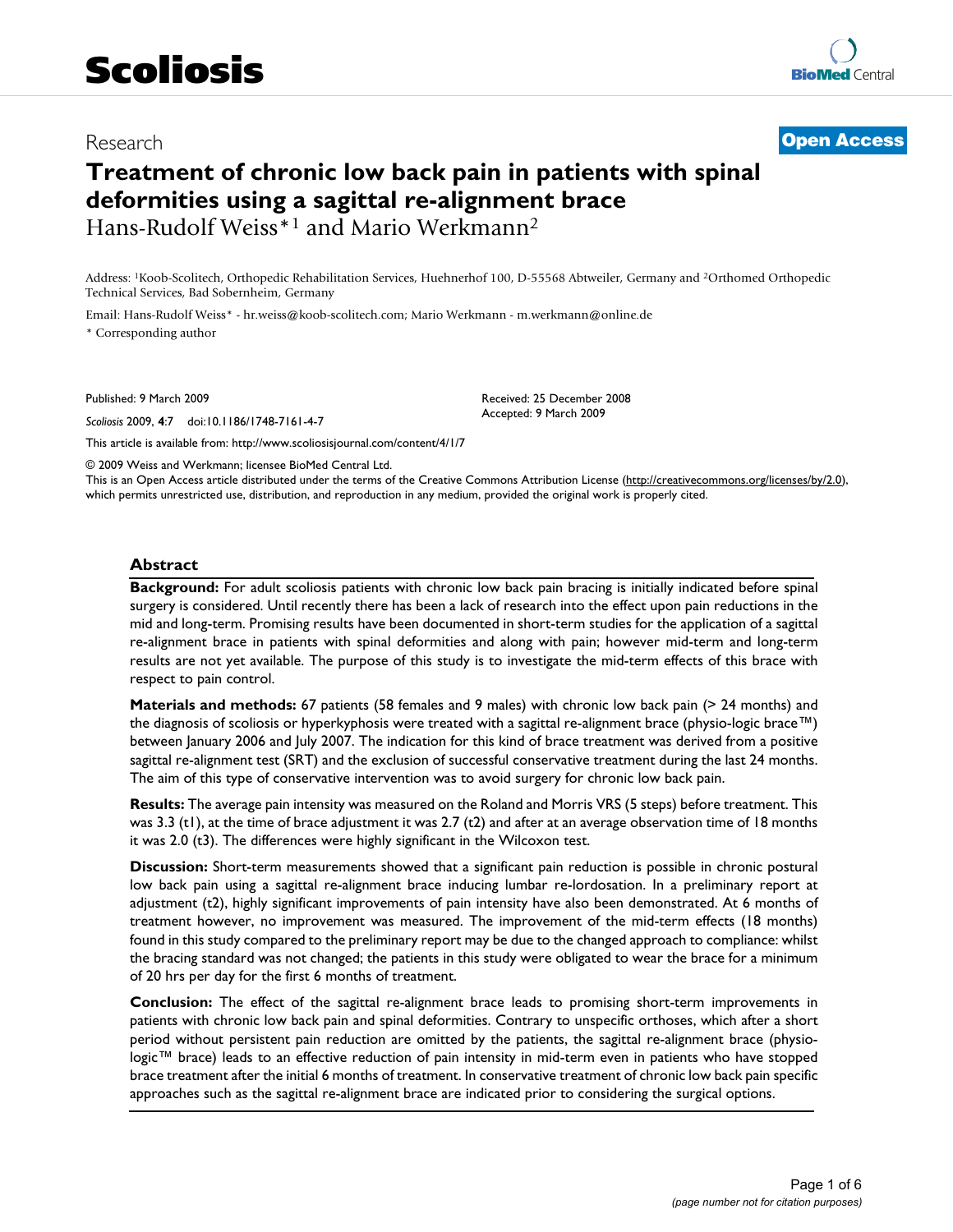## **Background**

Loss of lumbar lordosis correlates well with the incidence of chronic low back pain in adulthood [1,2]. Sedentary lifestyle contributes to loss of lumbar lordosis as well as scoliosis and thoracolumbar or lumbar kyphosis. Therefore this condition should be addressed by physiotherapy and braces, which improve the sagittal mal-alignment and essentially re-establish lumbar lordosis.

For adult scoliosis patients with chronic low back pain bracing should be indicated before spinal surgery is considered, but until now no investigations have established the effects upon pain reductions in the mid or long-term application of these treatments.

The success rate of such a treatment in general does not appear to be high and compliance is generally described as moderate or poor [3-5], however a significant pain reduction has not been reported upon in the literature [5,6].

The treatment with the "sagittal re-alignment brace" [7] (physio-logic™ brace; EP 1 604 624 A1) has shown to improve chronic low back pain in a short test period [8]. As the brace impairs patterns of movement leading to a lumbar kyphosis, sitting activities require re-education, such as car driving with the brace. For these reasons the brace has been less favourable with the patient; however all of the patients appreciated the benefits of the immediate reduction in pain whilst in the brace. Thus a prospective study was carried out to estimate also mid-term effects of the treatment with the physio-logic™ brace.

The latest standard of this sagittal re-alignment brace was developed in summer 2006 from a prototype, first adjusted to an adult scoliosis patient with pain in 2004 [8]. Since then it has been applied in mature adolescents with scoliosis as the final brace applied before weaning; in a few patients at risk for progression where the application of a Chêneau brace has not been possible and for the treatment of chronic low back pain in scoliosis patients [8].

In adolescents with lumbar scoliosis, a curve correction has been demonstrated, showing that a 29° lumbar curve in a female patient with scoliosis, also suffering from Guillan Barré Syndrome, gained a correction to 19° in the brace. It would seem that structural thoracic curves can not be corrected in the mid-term just by using this small lumbar brace without additional lateral thoracic support.

In a preliminary report, involving scoliosis patients reporting pain, the physio-logic™ brace has proven to be effective at reducing their pain intensity, whilst the patients remained in the brace. The results seem superior, when compared to other brace types, usually applied for pain treatment as reported in international literature [8].

Additionally, in this study we found that this brace also effectively reduces back pain in non-scoliotic subjects.

The first mid-term results with patients followed up for a minimum of 6 months [9], were disappointingly unsuccessful.

In this first follow-up study [9], 29 Patients (females only) with an average Cobb angle of 37° (SD 22) and an average age of 41 years (SD 21) were treated with the physiologic™ brace for an average of 7.5 Months (SD 5,6). The amount of allocated in-brace time as well as total in-brace time daily remained the individual patients' choice, however all patients agreed to wear the brace for a minimum of 8 hrs per day. Pain intensity was high (3,38) before treatment (scale 0–5) and low (1,28) after adjustment. The differences where highly significant in the Wilcoxon test (z =  $-4,29$ ; p < 0,0001). After a follow-up of a minimum 6 months, the pain intensity was moderate to severe (2,69). The difference to the pre-treatment value was of no greater significance.

Although the brace seems to work in the short-term, the mid-term results according to the cited preliminary report [9] did not justify a prescription.

Compliance in the preliminary follow-up study [9] was poor, as in other studies about brace treatment in patients with low back pain [3-5]. The reasons for this may or may not relate to the individual patients' choice over brace wearing times.

Therefore [from 2006 onwards] the guideline given to the patients was altered accordingly:

The brace should be worn for at least 20 hours per day within the first 6 months. After that time (1) it can be expected, that the sagittal deformity has been mobilised enough to gain the desired functional improvement and (2) for the patient to have learnt to cope with the brace during activities of daily living and the impairment of posture and movement whilst wearing the brace. The expectation provided to the patient was that after the initial 6 months the patient may decide by himself to have a first brace-free interval, if the result finally was a consistent pain relief without the brace.

If pain increased in the brace-free interval, the initial procedure of brace treatment would re-start once again.

The purpose of this study was to investigate as to whether a change in the approach to the patients' education would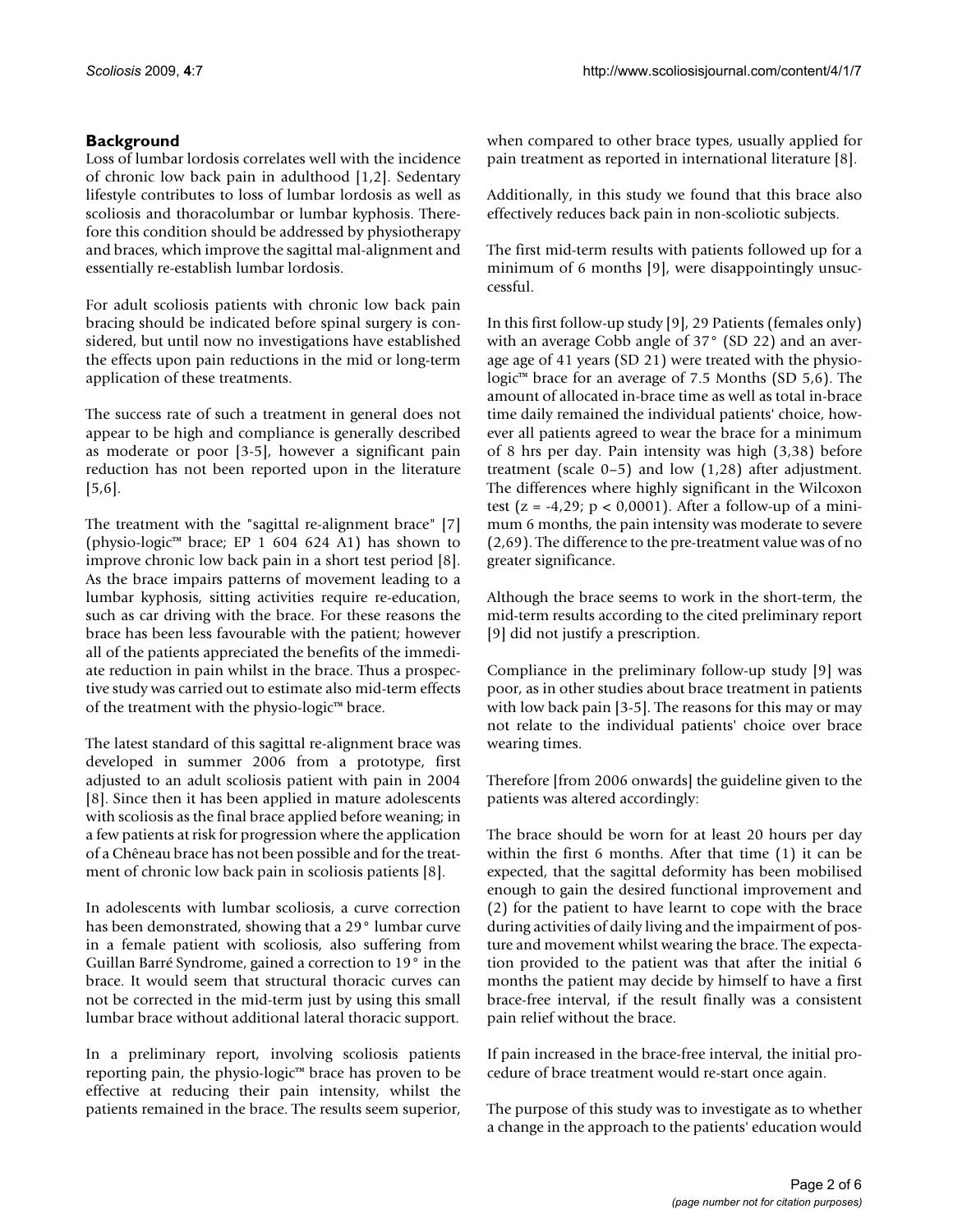improve the compliance in order to allow better treatment results in the mid-term. In the latter case a prescription of this brace would be justified in order to attempt to prevent surgery.

## **Methods**

67 patients (58 females and 9 males) with chronic low back pain ( $> 24$  months) and the diagnosis scoliosis ( $n =$ 56; average scoliosis angle 41° ranging from 10 to 91°) or kyphosis ( $n = 11$ ) were treated with a sagittal re-alignment brace (physio-logic brace™) between January 2006 and July 2007. The distribution of diagnoses can be seen in figure 1. The indication for this kind of brace treatment was derived from a positive sagittal re-alignment test (SRT, see [8]) and from the exclusion of any successful conservative treatment within the last 24 months. The main aim of this intervention was to measure reductions in pain and to avoid surgery for chronic low back pain.

Before brace prescription the brace action was simulated and pain reduction was tested [8]. Brace treatment was prescribed only when a significant reduction of pain intensity registered whilst performing the SRT [8] prior to bracing (Pain reduction of at least 2 steps on the VRS). Pain intensity was recorded before brace treatment (t1), within the 1<sup>st</sup> week after brace adjustment (t2) and at follow-up, at average 18 months after brace adjustment (t3) using the Roland and Morris VRS [10].



## **Figure 1**

#### **Distribution of the diagnoses in the sample of**

**patients**. There were patients with scoliosis and kyphosis in the sample described. 41 had an Adolescent Idiopathic Scoliosis (AIS), 4 had a Juvenile Idiopathic Scoliosis (Early onset scoliosis = EOS), 3 had an Infantile Idiopathic Scoliosis (EOS), 2 had congenital scoliosis (CS), 3 had scoliosis in combination with other diseases, 3 had degenerative (de novo) scoliosis (DS) and 11 patients had kyphosis (Ky).

## *The brace*

The physio-logic™ brace (Figure 2.) is manufactured using CAD technique as provided by Orthomed OT Services, Bad Sobernheim, Germany.

After the anthropometrical data (circumferential and longitudinal trunk measurements) are registered, the foam model is milled from a blank hard foam block. This hard foam model is wrapped in a heated PE-plate, which is vacuumed to the models surface. The brace parts are cut from the PE-model and adjusted to the patient [7-9] (Figure 3.).

In principle the brace provides a crosswise ventral pressure area of 3 cm directly sub-pectoral, caudally followed by a void. The caudal ventral pressure point is supra-pubical. The dorsal pressure zone is situated at the waist level allowing an apical pressure at the level of L2. This dorsal pressure leads to a mass movement also ventralising the lower ribs into the ventral void of the brace. As there is a slight compression of the trunk unavoidable, lateral voids are necessary to give room for the shifted regions of the trunk there as well. If these voids are omitted the compression forces generated will inhibit breathing and make brace wearing impossible.

#### *The Questionnaire*

The Roland and Morris questionnaire used for this study is a verbal rating scale (VRS) providing certain steps of subjective pain judgements recorded by the patients themselves [10]. It contains five rating steps from "low pain  $(1)$ " to "the pain is hardly to bear  $(5)$ "



## Figure 2

**Foam model of the physio-logic™ brace**. After the anthropometrical data (circumferential and longitudinal trunk measurements) are recorded, the foam model is milled from a blank hard foam block. This hard foam model is wrapped in a heated PE-plate, which is vacuumed to the models surface. The brace parts are cut from the PE-model and adjusted to the patient. The physio-logic™ brace is manufactured by Orthomed OT Services, Bad Sobernheim, Germany.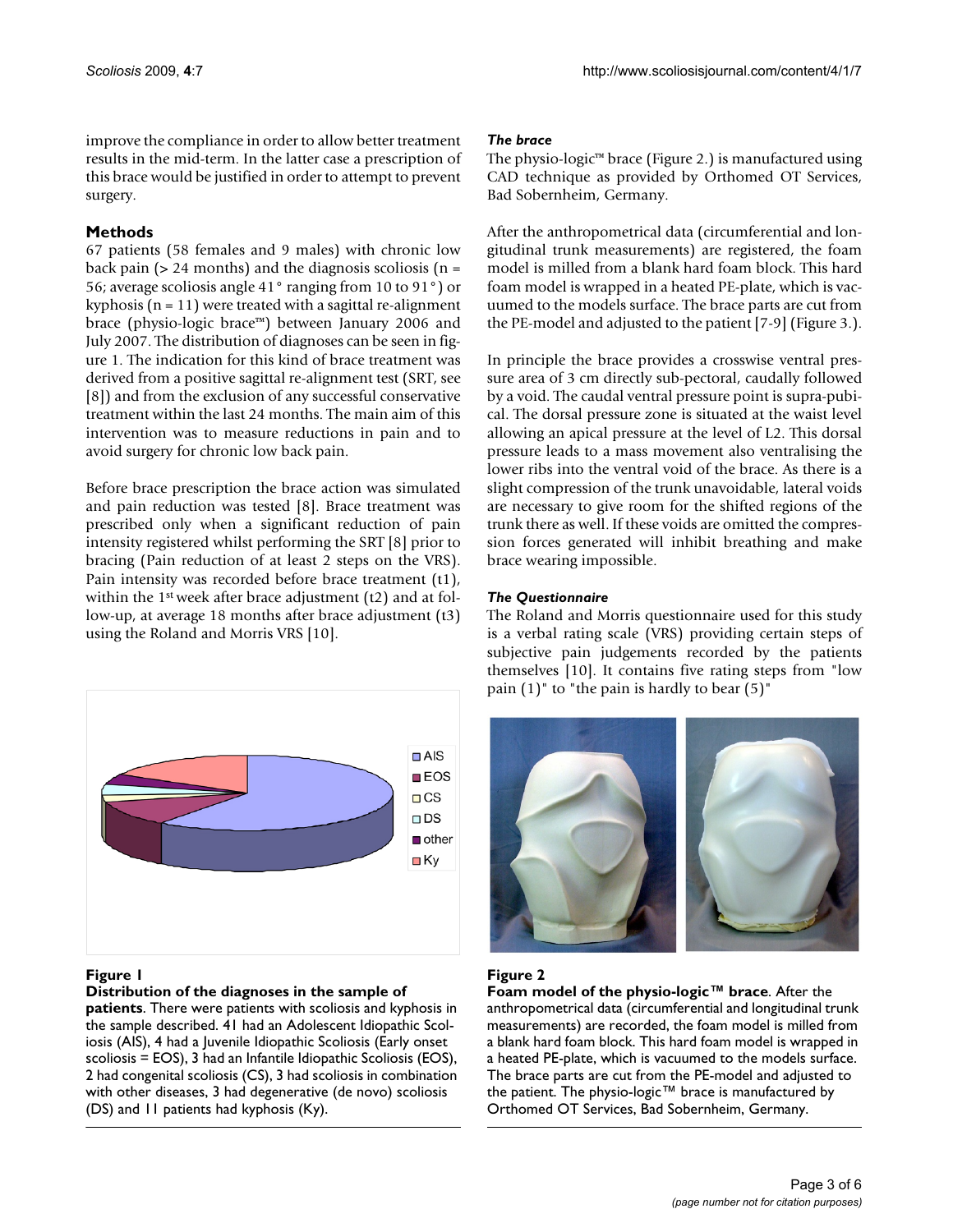

#### **Figure 3**

**Patient wearing a physio-logic™ brace**. When the brace is adjusted to the patient the main dorsal pressure should restore lordosis at the level of L2. Free space is necessary at the lower rib-bows while the pressure areas ventrally are located directly caudal of the pectoral region and cranial to the pubis [14]. (The patient provided her consent to be featured in the manuscript.)

#### *Modalities of brace wearing*

While the bracing standard was not largely changed in comparison to the preliminary series [9], the patients in this study were obligated to wear the brace for a minimum of 20 hours per day at least for the first 6 months of treatment. After this period, brace wearing times were set by the individual patient, depending on the residual pain intensity.

## *Definition of follow-up periods*

Short-term = directly upon application to 14 days

Mid-term = 6 months to 24 months of follow-up

Long-term  $=$  > 24 months of follow-up

## **Results**

The average pain intensity recorded on the Roland and Morris VRS (5 steps) before treatment was 3.3 (t1), at the time of brace adjustment was 2.7 (t2) and after an average observation time of 18 months was 2.0 (t3). The differences were highly significant in the Wilcoxon test (see table 1).

A group of 21 patients were able to completely remove the brace after significant improvements of pain intensity were recorded (see table 2). In certain patients the symptoms of spinal claudication were also significantly reduced.

| Table I: Statistical data for the whole group of patients |  |  |
|-----------------------------------------------------------|--|--|
|-----------------------------------------------------------|--|--|

|              | 7          | P١      | P <sub>2</sub> |
|--------------|------------|---------|----------------|
| $t$ l/t2     | $-4,21416$ | < 0.001 | < 0,001        |
| $t$  / $t$ 3 | $-5,85398$ | < 0,001 | < 0,001        |

Comparison of the pain intensity as estimated with the help of the Wilcoxon test at t1 (before treatment)/t2 (at brace adjustment) and at t1 (before treatment)/t3 (after an average follow-up time of 18 months).

## **Discussion**

The role of the sagittal profile in the development of a lumbar scoliosis is not yet clear [11]. Correction of the lumbar sagittal profile in a sagittal re-alignment brace leads to an improvement of 3D correction and can in short-term, be compared to the correction effect of other larger braces aiming at a 3D correction [12]. It is necessary to recognise that the severity of symptoms in patients with back pain, as they increase in a linear fashion with progressive sagittal imbalance [1,2]. The results of these studies also show that hyperkyphosis is more favourable in the upper thoracic region but very poorly tolerated in the lumbar spine [1,2].

This is why the physio-logic™ brace may be regarded as the 'gold standard' for bracing of patients with pain in combination with a reduced lumbar lordosis, as the physiological sagittal profile is improved or even restored when this specific brace is applied.

In the mid-term a significant pain reduction is possible in chronic postural low back pain [13] using a sagittal realignment brace inducing lumbar re-lordosation, in a population whom otherwise may have chosen surgery.

In a preliminary report at adjustment (t2) highly significant improvements of pain intensity have been shown, however at 6 months of treatment no significant improvement was retained [9].

| Table 2: Statistical data for the group of 21 patients, who |  |  |
|-------------------------------------------------------------|--|--|
| stopped bracing at 6 months of treatment.                   |  |  |

|          | 7          | P١      | P <sub>2</sub> |
|----------|------------|---------|----------------|
| $t$  /t2 | - 1,76505  | 0,03877 | 0,07755        |
| t1/t3    | $-5,85398$ | 0,00166 | 0,00333        |

Comparison of the pain intensity as estimated with the help of the Wilcoxon test at t1 (before treatment)/t2 (at brace adjustment) and at t1 (before treatment)/t3 (after an average follow-up time of 18 months). No significant differences t1/t2, but significant differences in the mid-term (t1/t3).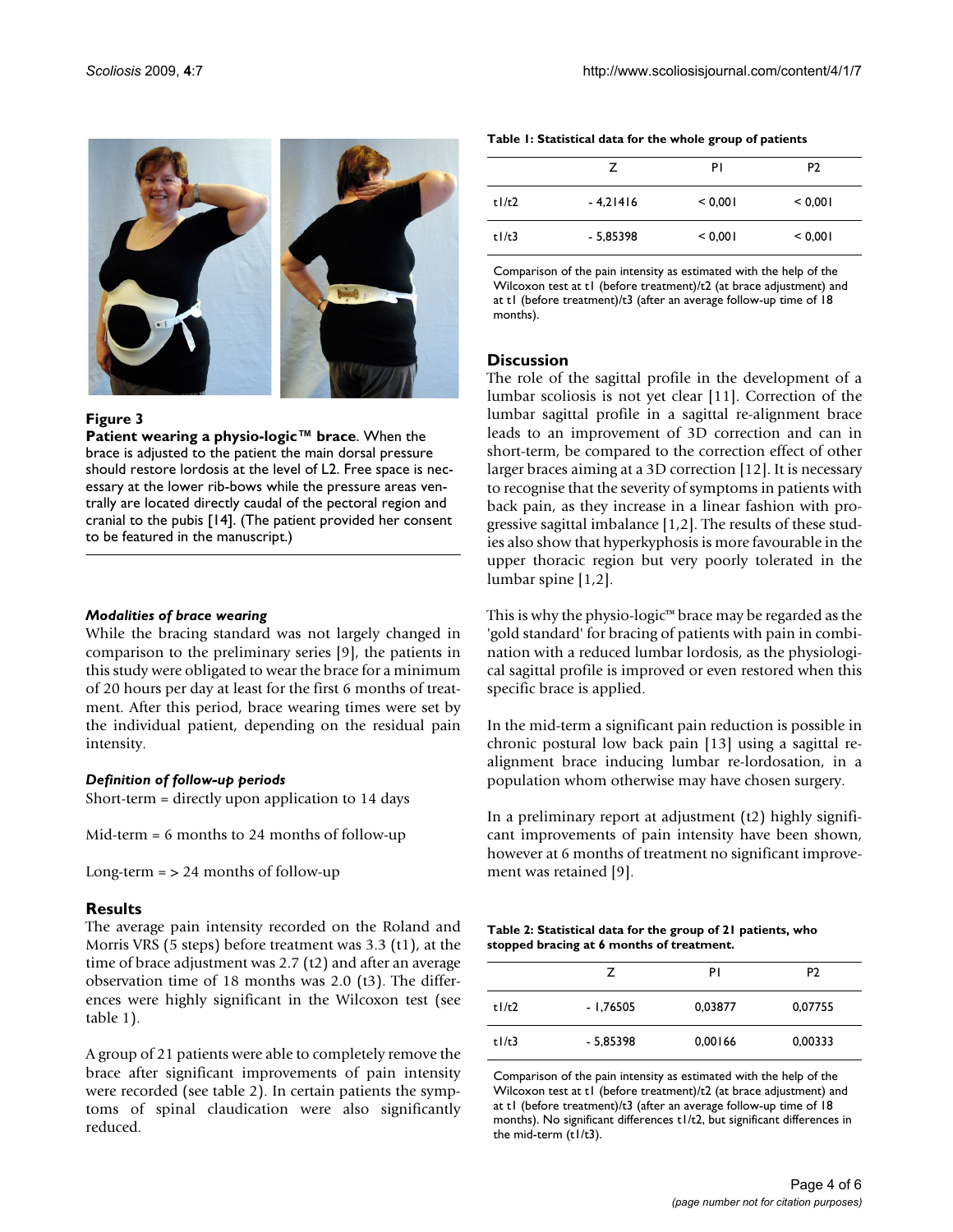The improvement of the mid-term effects in this study, when compared to the preliminary report, may be due to the change in the approach patient education. Whilst the bracing standard was not largely changed, the patients were obligated to wear the brace at minimum 20 hours per day for the first 6 months. After this period the individual patients decided upon the brace wearing times by themselves. With this new approach to compliance we can predict a successful outcome using the sagittal re-alignment brace (physio-logic™ brace) in this specific patient population.

The brace should not be used in patients with chronic low back pain due to lumbo-sacral instability (e.g. spondylolisthesis), even if the SRT measured a pain reduction [13]. As with some cases a secondary increase in pain intensity is possible. To exclude the condition of a spondylolisthesis before brace application, X-rays of the lumbar spine to view the lumbo-sacral junction from the side are necessary.

The beneficial effects of this brace in patients with lumbar scoliosis and the symptoms of spinal claudication has also been demonstrated [14]; therefore lateral listhesis and spinal claudication should not be regarded as being contraindicated for this treatment. In contrary, when there is evidence that sagittal re-alignment leads to a correction of scoliosis [8,12,15], we may assume that this brace restores stability of the lumbar spine by locking the lumbar facet joints. As has been shown in several patients within this study, the restoration of function activity such as upright walking without the need of additional aids has been accomplished (Figure 4.).

## **Conclusion**

The effects of the sagittal re-alignment brace leads to promising short-term improvements in patients with chronic low back pain and spinal deformities. Contrary to unspecific orthoses, which after a short period without persistent pain reduction are omitted by the patients, the sagittal re-alignment brace (physio-logic™ brace) leads to an effective reduction of pain intensity at 18 months even in patients who have stopped brace treatment after the initial 6 months of treatment. Therefore in conservative treatment of chronic low back pain, specific approaches such as the sagittal re-alignment brace are indicated initially that aim to prevent spinal surgery.

## **Competing interests**

HRW is a consultant for Koob-Scolitech. MW does not declare any competing interests related to this paper.



#### **Figure 4**

**Patient with chronic low back pain and neuromuscular scoliosis**. The patient was unable to walk in an upright posture without the brace. She needed a special aid for ambulation *(see picture on the left)*. Whilst in the brace she could omit this walking aid and has significantly less back pain *(as can be seen on the right)*. A constant relief of muscle tension has also been reported by this patient, who feels far less fatigue at the end of the day. (The patient provided her consent to be featured in the manuscript.)

## **Authors' contributions**

HRW contributed to patient acquisition, manuscript writing and statistics. MW contributed to patient acquisition and technical support.

## **Acknowledgements**

The authors appreciate the permission given by the patients to publish the photos taken with them showing the brace on figure 3 and on figure 4. The people shown in these figure images provided their consent to be featured in the manuscript.

The authors are thankful to Miss Deborah Goodall for copy-editing this article and to Mrs. Silvia Bohr for providing the database.

#### **References**

- 1. Glassman SD, Bridwell K, Dimar JR, Horton W, Berven SF: **[The](http://www.ncbi.nlm.nih.gov/entrez/query.fcgi?cmd=Retrieve&db=PubMed&dopt=Abstract&list_uids=16166889) [impact of positive sagittal balance in adult spinal deformity.](http://www.ncbi.nlm.nih.gov/entrez/query.fcgi?cmd=Retrieve&db=PubMed&dopt=Abstract&list_uids=16166889)** *Spine* 2005, **30:**2024-9.
- 2. Djurasovic M, Glassman SD: **[Correlation of radiographic and](http://www.ncbi.nlm.nih.gov/entrez/query.fcgi?cmd=Retrieve&db=PubMed&dopt=Abstract&list_uids=17556122) [clinical findings in spinal deformities.](http://www.ncbi.nlm.nih.gov/entrez/query.fcgi?cmd=Retrieve&db=PubMed&dopt=Abstract&list_uids=17556122)** *Neurosurg Clin N Am* 2007, **18(2):**223-7.
- 3. Jellema P, Bierma-Zeinstra SM, van Poppel MN, Bernsen RM, Koes BW: **[Feasibility of lumbar supports for home care workers](http://www.ncbi.nlm.nih.gov/entrez/query.fcgi?cmd=Retrieve&db=PubMed&dopt=Abstract&list_uids=12361993) [with low back pain.](http://www.ncbi.nlm.nih.gov/entrez/query.fcgi?cmd=Retrieve&db=PubMed&dopt=Abstract&list_uids=12361993)** *Occup Med (Lond)* 2002, **52(6):**317-23.
- 4. van Poppel MN, Koes BW, Ploeg T van der, Smid T, Bouter LM: **[Lum](http://www.ncbi.nlm.nih.gov/entrez/query.fcgi?cmd=Retrieve&db=PubMed&dopt=Abstract&list_uids=9628709)[bar supports and education for the prevention of low back](http://www.ncbi.nlm.nih.gov/entrez/query.fcgi?cmd=Retrieve&db=PubMed&dopt=Abstract&list_uids=9628709) [pain in industry: A randomized controlled trial.](http://www.ncbi.nlm.nih.gov/entrez/query.fcgi?cmd=Retrieve&db=PubMed&dopt=Abstract&list_uids=9628709)** *JAMA* 1998, **279:**1789-1794.